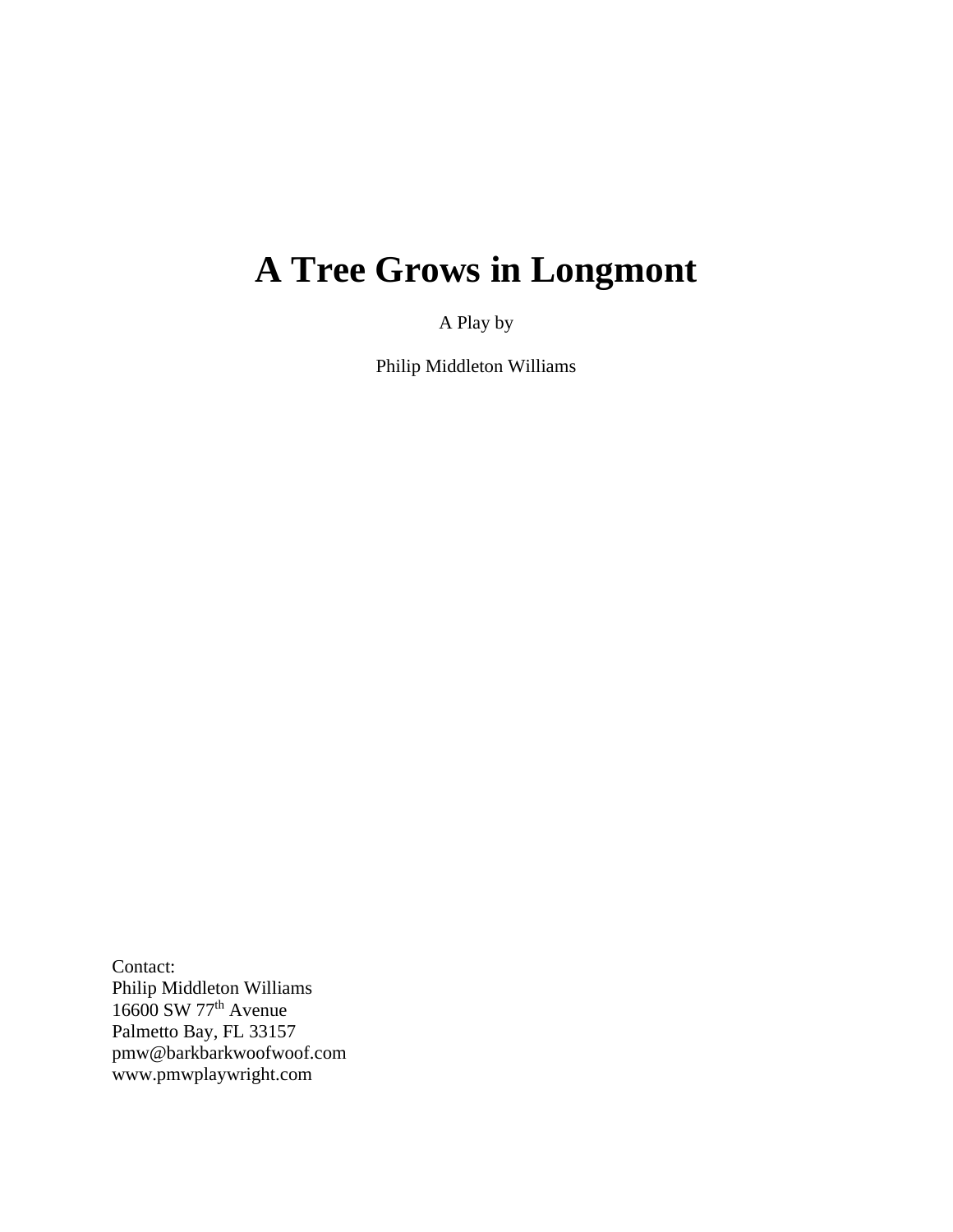## **CHARACTERS:**

ALLEN: Male, late twenties. PHILIP: Male, early forties.

### **PLACE and TIME:**

A park in Longmont, Colorado. Mid-July, present day.

### **PRODUCTION NOTES:**

The space is empty except for a sapling center stage. Since this is a memory play, the sapling does not have to be real. The trunk can be represented by a stick, the branches as well, and the leaves can be made of cloth or paper or whatever will work to give the illusion of young sprouting leaves. The back of the stage is a blank wall. There are no props, and the only effects in the play will be light and sound cues.

**A Tree Grows in Longmont** was first presented on May 3, 2020 by Silver Tongued Stages of Miami, Florida as a part of the Six Feet Apart series of virtual play readings presented on YouTube. The production was directed by Ricky J. Martinez with stage management and stage directions by Sam Menseses. The cast was as follows:

Copyright © 2019 by Philip Middleton Williams No part of this play may be produced or reproduced in whole or in part unless permission is granted by the playwright or his designated agents.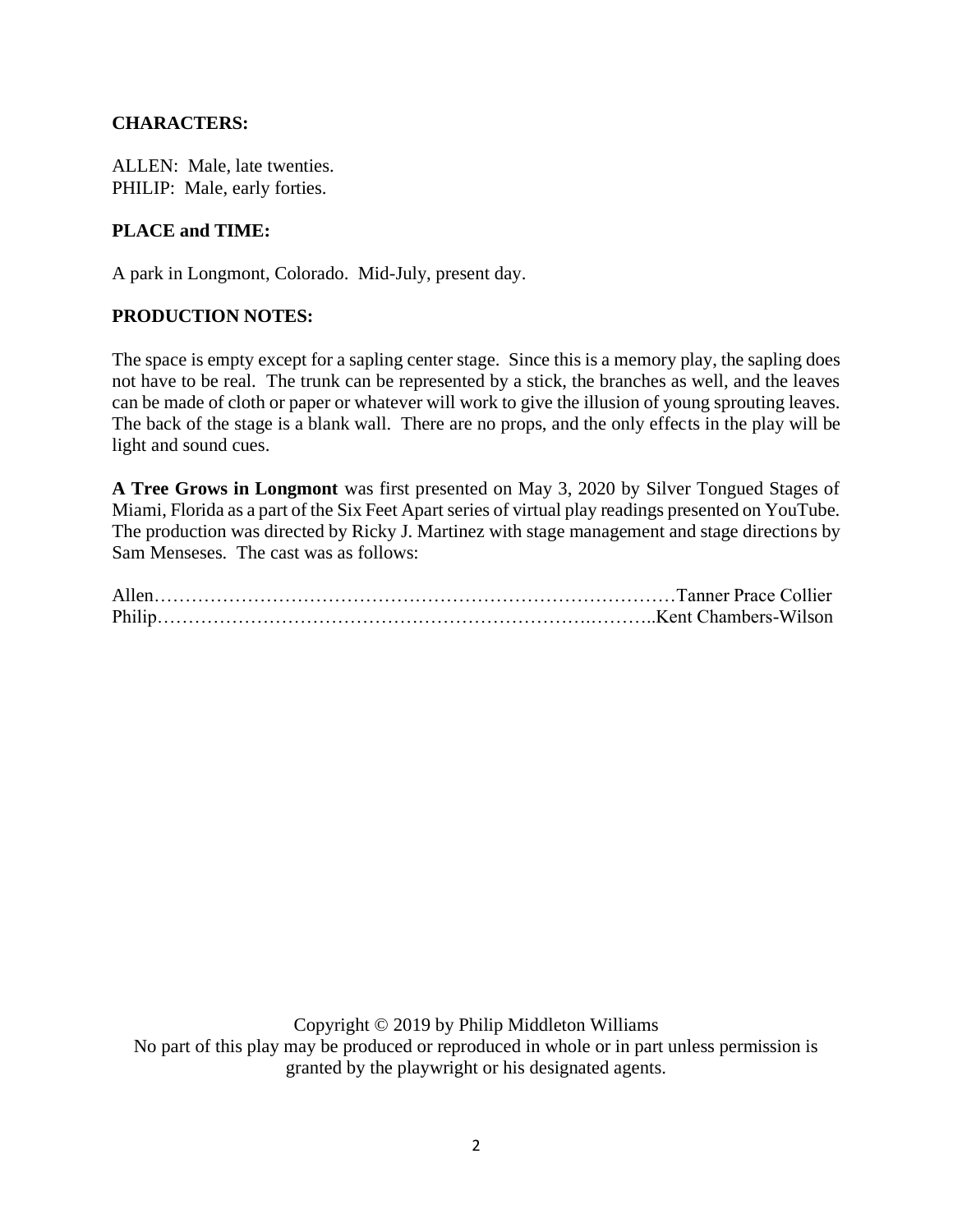#### **A Tree Grows in Longmont**

*The lights come up on the empty stage. There is a sapling center stage. It is supported by wires to keep it upright since it has just been planted and there is a mound of dirt piled around the base, covering the roots. There are leaves on the young branches. There is a small placard on a stake in front of the sapling.*

*ALLEN enters. He is an attractive man in his late twenties with an athletic build, nicely dressed in jeans, sneakers, and a short-sleeved shirt. He is wearing sunglasses, but after he enters, he takes them off and replaces them with his regular glasses; 1980's style aviators.*

ALLEN (*to the audience*): Hi, I'm Allen. Thanks for coming. Philip will be out in a few. Just so you know, I'm dead and this is all a memory on both our parts, so it's gonna take a little imagination on your part to make it happen for things like props and other people and stuff, okay? F'r instance, we're in a park in Longmont, Colorado, and this is a tree that was planted in my honor. Got that? Good. Hope you enjoy the show. (*To the light booth.*) Okay, let's go.

(*Lights change to make the stage a bright summer afternoon. ALLEN surveys the space, then looks at the sapling. He walks around it, then goes and reads the placard.*)

ALLEN (*reading*): "In loving memory of…" What the hell? A year later and that's all I get? A lousy tree? Dogs will pee on it. Bugs will eat the leaves. In the winter the snow will pile up around it and no one will remember to take care of it. And even if it makes it through the winter and keeps growing, at some point it's gonna die. They all do.

(*PHILIP enters. He is older than ALLEN, probably in his mid-forties. He is wearing a blue polo shirt and jeans.*)

PHILIP: What did you expect, a statue? A stone monument? They didn't put you in the cemetery with your mom and dad, so this is... something.

ALLEN: Something. Huh. Well, I'm glad you could make it. Even now, a year later.

PHILIP: I tried to get here before you were gone. I spent an hour on the phone with the airline trying to get a flight to Denver, but by the time we got it all worked out, it would have been too late.

ALLEN: Yeah, well, I didn't want you to see me anyway. I looked like hell, I couldn't talk, and with all those tubes… (*He looks at himself.*) This is how I wanted you to remember me.

PHILIP: You look good.

ALLEN: Well, I should. This is how you remember me, isn't it?

PHILIP: Yeah, pretty much.

ALLEN: And that's how I remember you. Except you were younger and more muscular.

PHILIP: This is both our memories, so I'll give you that. But this is what I was wearing when we first met.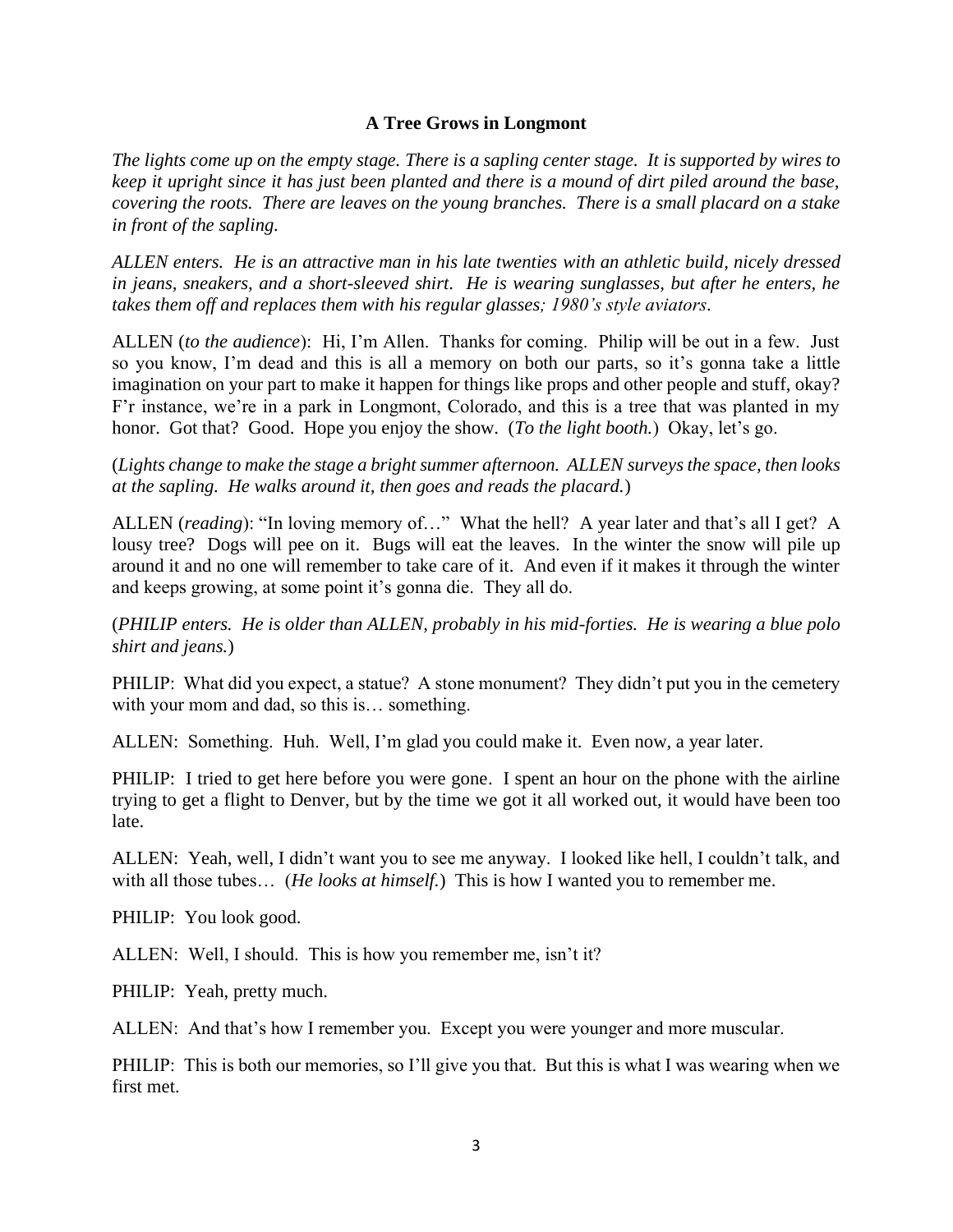ALLEN: That's right. (*Looks at his own outfit.*) But I don't think I was wearing this.

PHILIP: I don't remember what you were wearing.

ALLEN: To be honest, neither do I. But I remember the night and the music.

PHILIP: April twenty-first, 1984. The Spring Dance put on by the University of Colorado Gay/Lesbian alliance. I was working security.

ALLEN: The bouncer. How butch.

PHILIP: You asked me to dance.

ALLEN: You remember the song?

PHILIP: Yeah.

(*Lights change to suggest a disco-like dance hall and an underscore of thrumming new wave music of the 1980's reminiscent of The Vapors' "Turning Japanese." ALLEN approaches PHILIP, who is standing off to the side, keeping an eye on the crowd.*)

ALLEN (*loudly, as if over the music*): Hi.

PHILIP (*nods, smiles, looks at the crowd*): Hi.

ALLEN: Wanna dance?

PHILIP (*after looking around, sure everything's okay*): Uh, sure.

(*They start to dance. It is clear from the start that PHILIP does not know how to dance to the beat of the music. ALLEN watches and tries to hide his grin. Mercifully the music ends and they stop.*)

ALLEN: Thanks.

PHILIP: Sure.

(*Music starts up with another song.*)

ALLEN (*over music*): I'm Allen!

PHILIP: I'm Philip!

(*They shake hands, then PHILIP indicates he has to go back to work. ALLEN goes over to the other side of the stage. They trade glances, smiles, and then the lights come up. The party is over. ALLEN approaches PHILIP.*)

ALLEN: It was nice to meet you.

PHILIP: You too.

ALLEN: You wanna go get a cup of coffee or something?

PHILIP: Sure, that'd be great.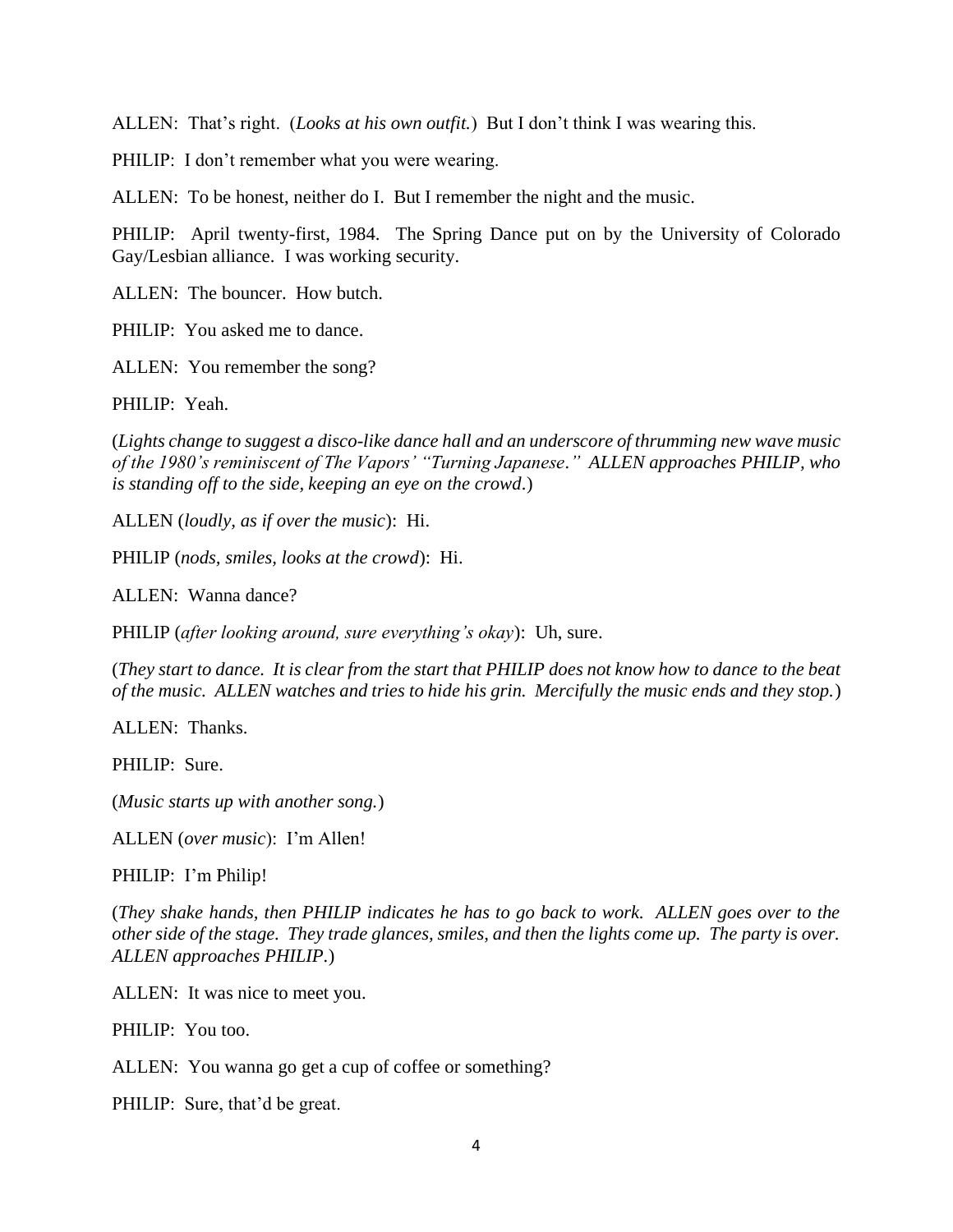ALLEN: Okay, let's go. The Perkins on 28<sup>th</sup> Street?

PHILIP: Meet you there.

ALLEN: Hold it.

PHILIP: What?

ALLEN: That's not how it happened.

PHILIP: Sure it is.

ALLEN: No, just because you're writing the play doesn't mean you get to re-write what actually happened.

PHILIP: It's called "dramatic license."

ALLEN: C'mon, you goof. Tell it like it really happened.

PHILIP: What, you mean like the part where we went out to the parking lot, you with your straight friend Jim, who I thought was your boyfriend…

ALLEN: Oh, ick.

PHILIP (*continuing*): And I followed you in my Jeep Wagoneer, and you thought you were following me, and it wasn't until we got to the stoplight that you figured it out and then you hollered out the window "PERKINS on 28<sup>th</sup>!" and I followed you there.

ALLEN: And you spent the whole time talking to Jim.

PHILIP: That was only because you were too nervous to talk to me.

ALLEN: And you were too nervous to talk to me, too.

PHILIP: It was three o'clock in the morning...

ALLEN: Easter Sunday morning…

PHILIP: And I got your phone number and wrote it down on a slip of paper that I still have, and you went home to Longmont.

ALLEN: And you called me the next afternoon.

(*PHILIP mimes dialing a desk phone. He waits while the phone rings, then ALLEN mimes picking up a wall-mounted phone. Offstage we hear the sounds of people having dinner: silverware clinking, indistinguishable conversation.*)

ALLEN: Hello?

PHILIP: Hi, is, uh, is this Allen?

ALLEN: Yeah, hi!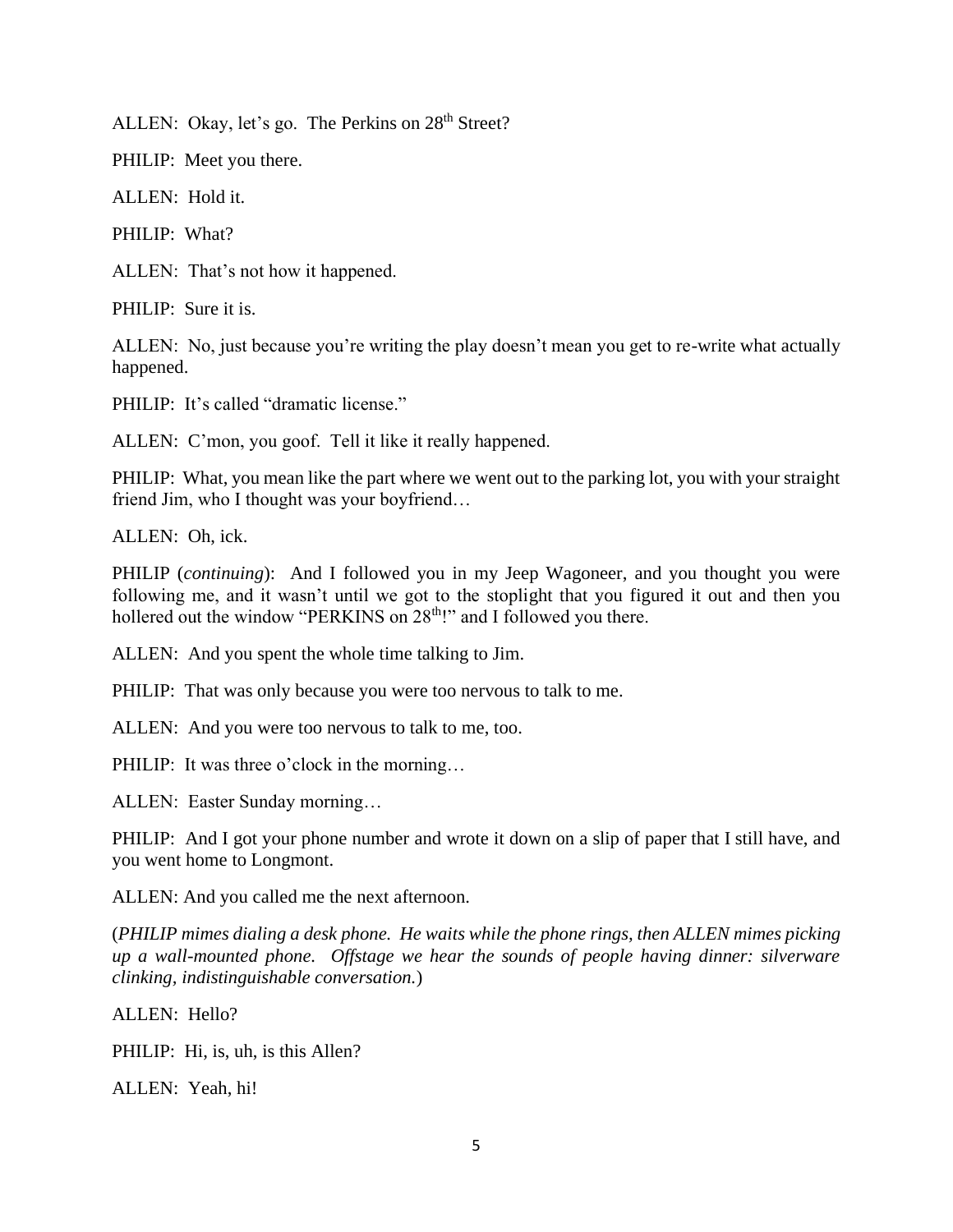PHILIP: Hi, uh, it's Philip. From last night. Or actually, this morning.

ALLEN: Hi.

PHILIP: Yeah, hi. How are you?

ALLEN: Good.

PHILIP (*hearing background noise*): Sounds like you've got company. Am I calling at a bad time?

ALLEN: No, it's okay. Just the family. Easter dinner.

PHILIP: Oh, I'm sorry. I can call back later.

ALLEN: No, it's okay. (*He moves away and the background sounds fade to almost inaudible.*) I'm glad you called.

PHILIP: Okay. Uh, listen, um, you wanna get together later, maybe, uh, come over?

ALLEN: Sure, I'd like that. What time?

PHILIP: Uh, what time's good for you?

ALLEN (*looks off stage for a second*): Any time.

PHILIP: Say around seven?

ALLEN: Okay!

PHILIP: Uh, great. See you at seven.

ALLEN: Okay.

PHILIP: Okay.

ALLEN: Wait!

PHILIP: What?

ALLEN: What's the address?

PHILIP: Oh yeah! 4484 Hamilton Court. That's in Boulder. Martin Acres. Off Baseline.

ALLEN: I'll find it.

PHILIP: Okay. Um, goodbye. (*Hangs up.*)

ALLEN: Goodbye. (*Does a little happy dance.*) Yes, I did a little happy dance.

PHILIP: So, what did you tell your family?

ALLEN: That I had a date. "Thanks for the great dinner, Mom. See ya!"

6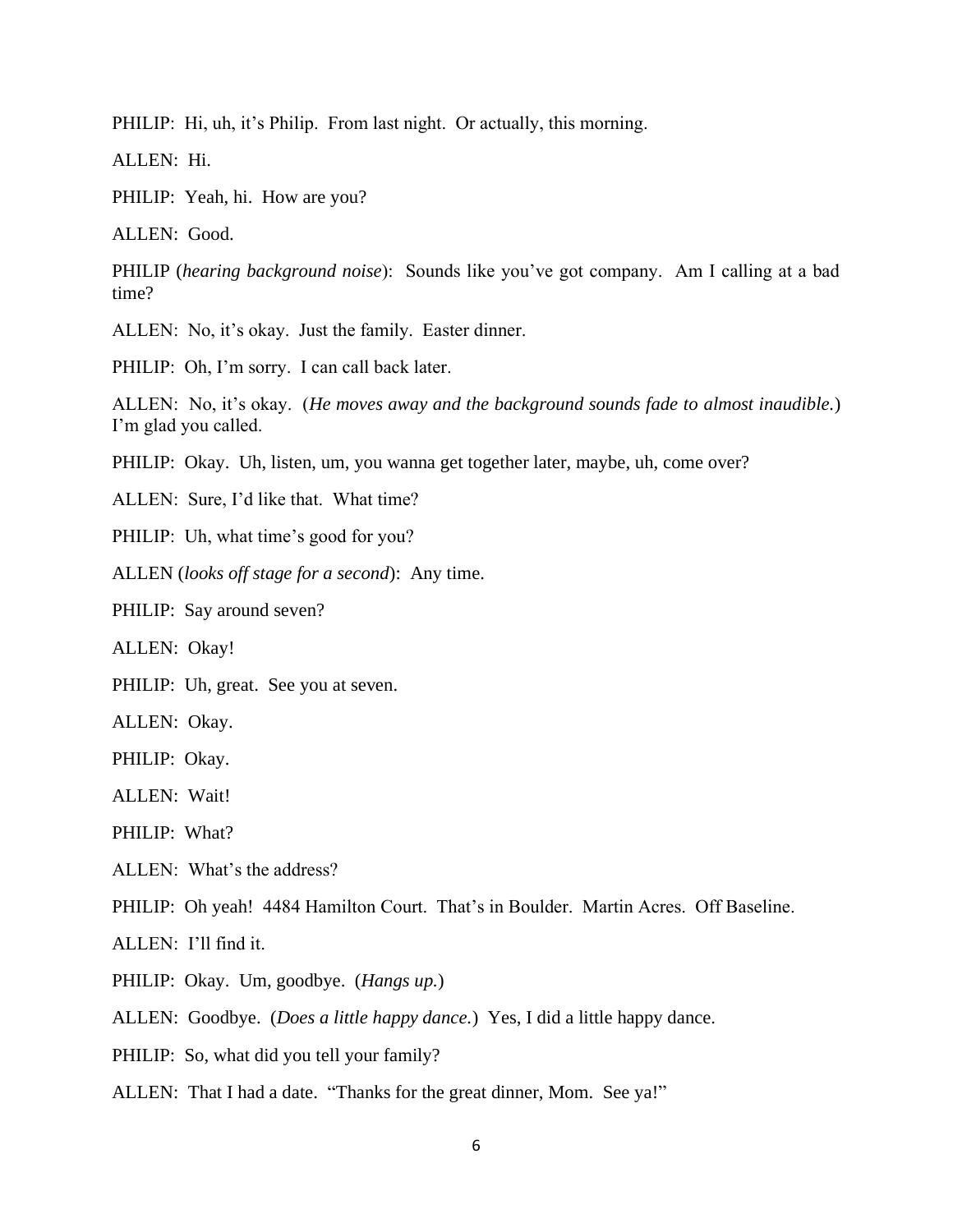PHILIP: Ah, the direct approach. Very sneaky. And on the way you stopped...

ALLEN: A guy was selling flowers on the median of  $28<sup>th</sup>$  Street. The light was red and I bought them. Five bucks.

PHILIP: And there you are. You had me with the flowers.

ALLEN: And there we were.

PHILIP: And that night…

ALLEN: Yuppers. The first of many.

(*Both smile at the memory.*)

PHILIP: Fifteen years.

ALLEN: Twelve years.

PHILIP: No, fifteen years. April 1984 to June 1999.

ALLEN: I meant twelve years' difference. I was nineteen, you were thirty-one.

PHILIP: Oh, yeah, that.

ALLEN: Did it bother you?

PHILIP: Me? No. Not really. I mean, I got some razzing from my friends when they found out, but no, it really didn't…. You?

ALLEN: Hell no. I'd been dating older guys long before I met you. Even lived with them. Moved to Phoenix and everything.

PHILIP: Oh, yeah, the guy who beat you up a lot.

ALLEN: Not a lot.

PHILIP: Didn't you tell me that he once hung you out a second-story window?

ALLEN: He was drunk.

PHILIP: Yeah, that's an excuse.

ALLEN: Hey, I dumped him, didn't I?

PHILIP: Yeah, you did. So, when you told your family you were going out with a thirty-oneyear-old grad student from an upper middle-class background from Ohio, they were relieved?

ALLEN (*hooting laugh*): No!

PHILIP: What did you tell them?

ALLEN: Nothing! Not all at once. I let them get used to you.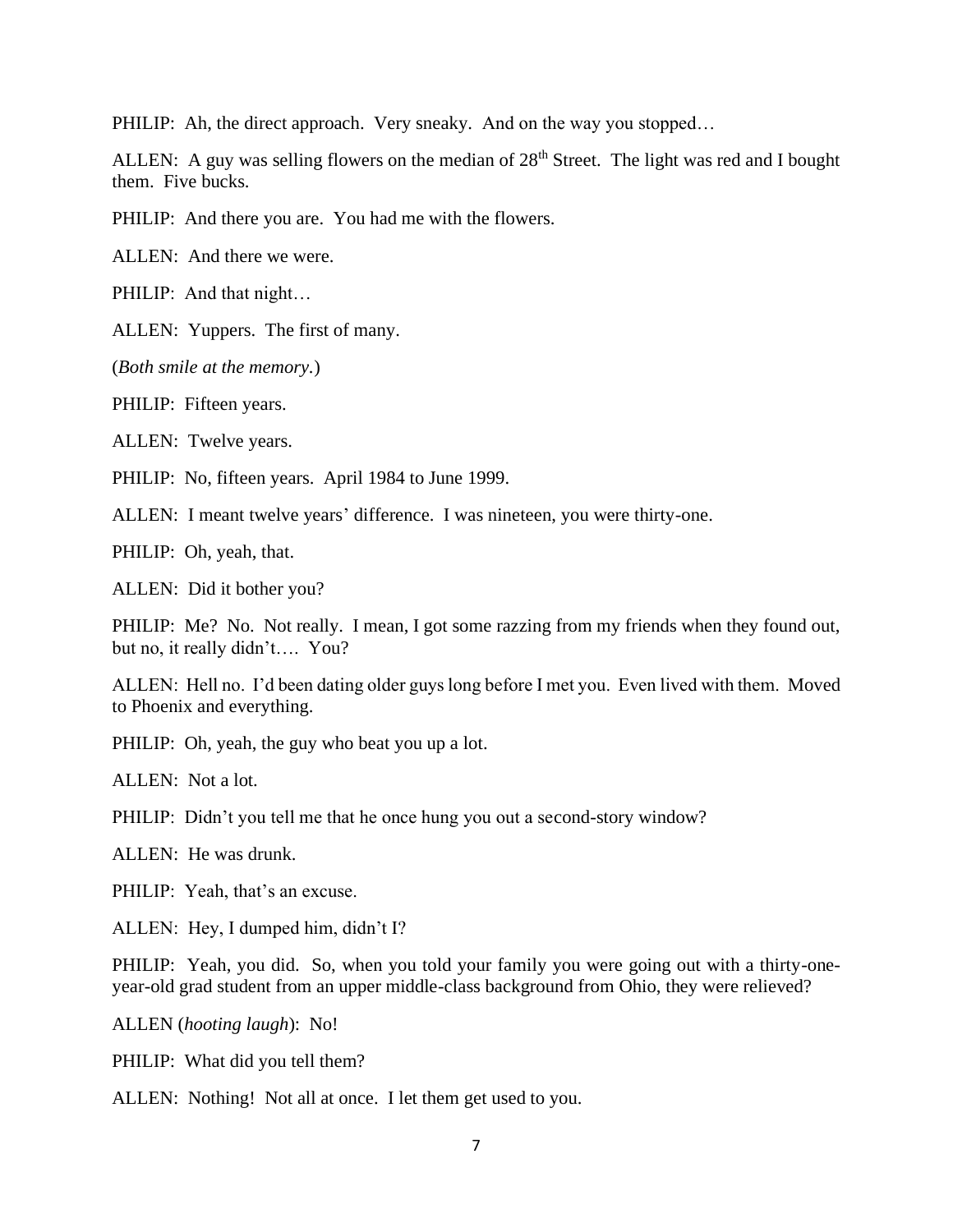PHILIP: Like we had to get used to each other. Gotta admit it took some time, right? I mean, you smoked…

ALLEN: You'll be happy to know I've given that up.

PHILIP: Uh, yeah…

ALLEN: Kinda redundant.

PHILIP: I'd say so.

ALLEN: And the drinking.

PHILIP: We both quit that. But it took me a while to notice that it was a problem.

ALLEN: Are you going to go back over all of the bad things? 'Cause if you are, I have other places I'd rather be, okay?

PHILIP: No! I'm remembering the good times. Our room together in David's house in Boulder; your birthday when I got you the unicorn music box that played "Let Me Call You Sweetheart,"

ALLEN (*singing*): "I'm in love with you…"

PHILIP: I love you, too, but you sing like I dance.

ALLEN: Fair enough. But it's a memory.

PHILIP: Our first apartment…

ALLEN: The trips to Michigan, to Snowmass…

PHILIP: Jamaica with Kris and Jean.

ALLEN: Tobago with my brother and his wife…

PHILIP: France and Italy…

ALLEN: Our first house, the one on Bross Street, with the big yard and the garage…

PHILIP: Where I broke my ankle…

(*ALLEN cups his hands as if he's holding something delicate in them.*)

ALLEN: And our fifth anniversary present.

(*Lights change to indicate they are indoors at a gym. Sounds of exercise machines, weights clanking, indistinct chatter, pop music on the radio. ALLEN goes to PHILIP and shows him what he's carrying.*)

PHILIP (*instantly smitten*): Oh my god. He's adorable. It's a he, right?

ALLEN: Yeah.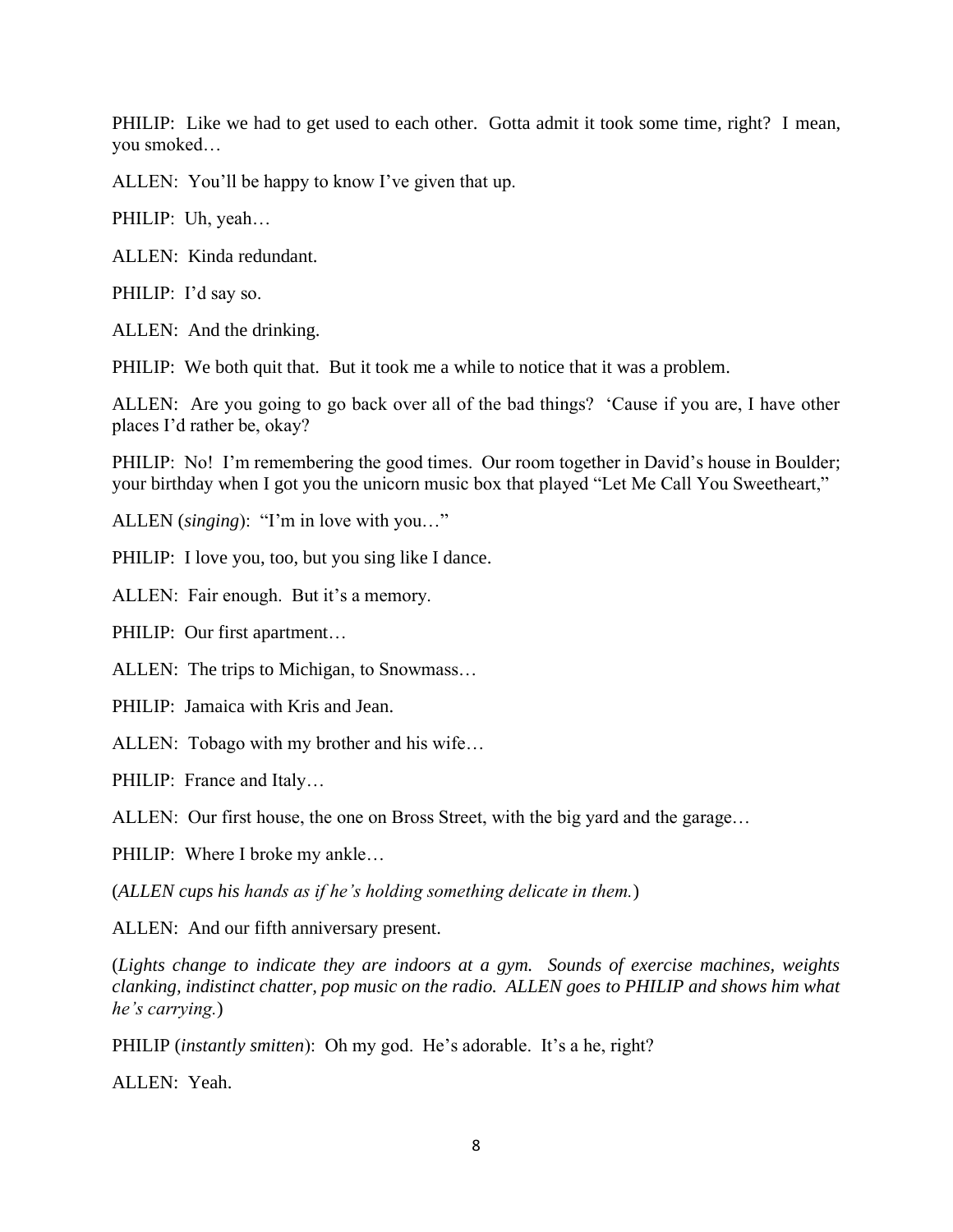PHILIP: Where did you get him?

ALLEN: My sister picked him up on one of their trips through Oklahoma. They can't keep him in the truck, so she said we could have him.

(*PHILIP takes the puppy and holds him up.*)

PHILIP: He's… What's his name?

ALLEN: They've been calling him "Poochy."

PHILIP: What kind of name is that? Has he had all his shots and everything? How old is he?

ALLEN: They think he's nine weeks old, he needs to go to the vet and get his shots and get wormed, and you know my sister; she named her cat "Dumbass." Don't worry; I know a vet, and we'll call him something else. Like "Fuzzbutt."

PHILIP: I think we can do better than that.

(*PHILIP gently sets the puppy down. Lights change back to as before and the sound fades away. He and ALLEN watch him.*)

PHILIP: How about Sam?

ALLEN: What's that from? Wait, let me guess. "The Lord of the Rings."

PHILIP: Yeah, how'd you know?

ALLEN: Faithful companion to … whatsisname.

PHILIP: Frodo.

ALLEN: 'Cause you're Gandalf. The wizard.

PHILIP: You *did* read it.

ALLEN: Just the first half of the first book. And I skipped the movies. "Rocky Horror" it wasn't. Sure, Sam's fine. Sammy-dog. Spud-doggie. Baby doggies.

PHILIP: He was with us from then on. To Michigan and New Mexico. And you let me keep him after…

ALLEN: You took him to Miami. And then… Were you there?

PHILIP: There?

ALLEN: When they had to put him to sleep.

PHILIP: No. I…

ALLEN: I know. You don't do death well.

(*For a moment PHILIP cannot speak. ALLEN stands by, waiting.*)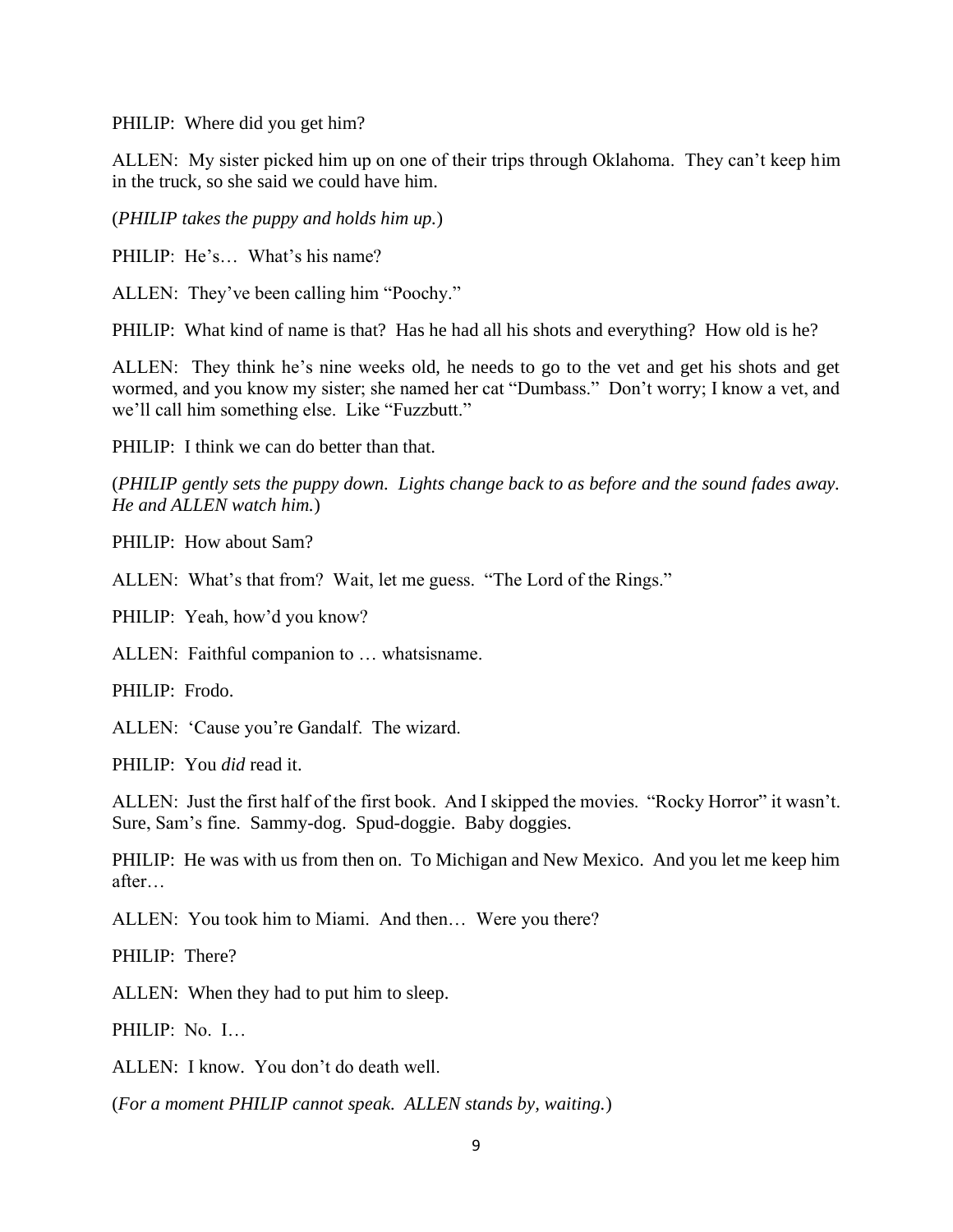PHILIP: Is he there?

ALLEN: Is he where?

PHILIP: With you. Where you are.

ALLEN: Right now, I'm in your head. So, if Sam's in there, he's with me. Along with all the other stuff. All the memories.

PHILIP: All the adventures.

ALLEN: It'll be fun! Montserrat and the black sand beaches. Snorkeling with the barracudas. Wandering through Paris and Italy. Family reunions.

(*Lights change to suggest cold weather outside, perhaps a fireplace off to one side; the background music is Christmas carols. PHILIP turns to face his parents.*)

PHILIP: Merry Christmas, Mom and Dad. This is Allen.

(*ALLEN steps forward, shakes hands with PHILIP's parents.*)

ALLEN: Hello, Mr. and Mrs.… Okay; Nancy; Phil. (*Looks around.*) You have a beautiful home.

PHILIP: And that's my sister Lucy and her husband Jerry and their kids, and my brother Chris and his wife, Deb.

(*ALLEN nods and smiles and shakes hands.*)

ALLEN: Nice to meet you.

PHILIP: We're gonna go unload the car. It's been a long drive from Colorado.

ALLEN: Thanks for inviting me.

PHILIP: We'll be back for cocktails.

(*Lights back to as before, music fades out.*)

ALLEN: They all look so… normal.

PHILIP: Please. They repress it so much it's like waiting for Mount St. Helens to blow. Anything to avoid making a scene. "Here, have another double scotch rocks." At least in your family they let it out.

ALLEN: Oh, yeah, the yelling was just our way of saying "I love you, dammit!."

PHILIP: At least they're honest about it. It was a refreshing change from all the fake sincerity.

(*Lights change to warm yellow interior depicting a meeting hall. Faint sound of country music in the background.*)

ALLEN: Mom, Dad. This is Philip.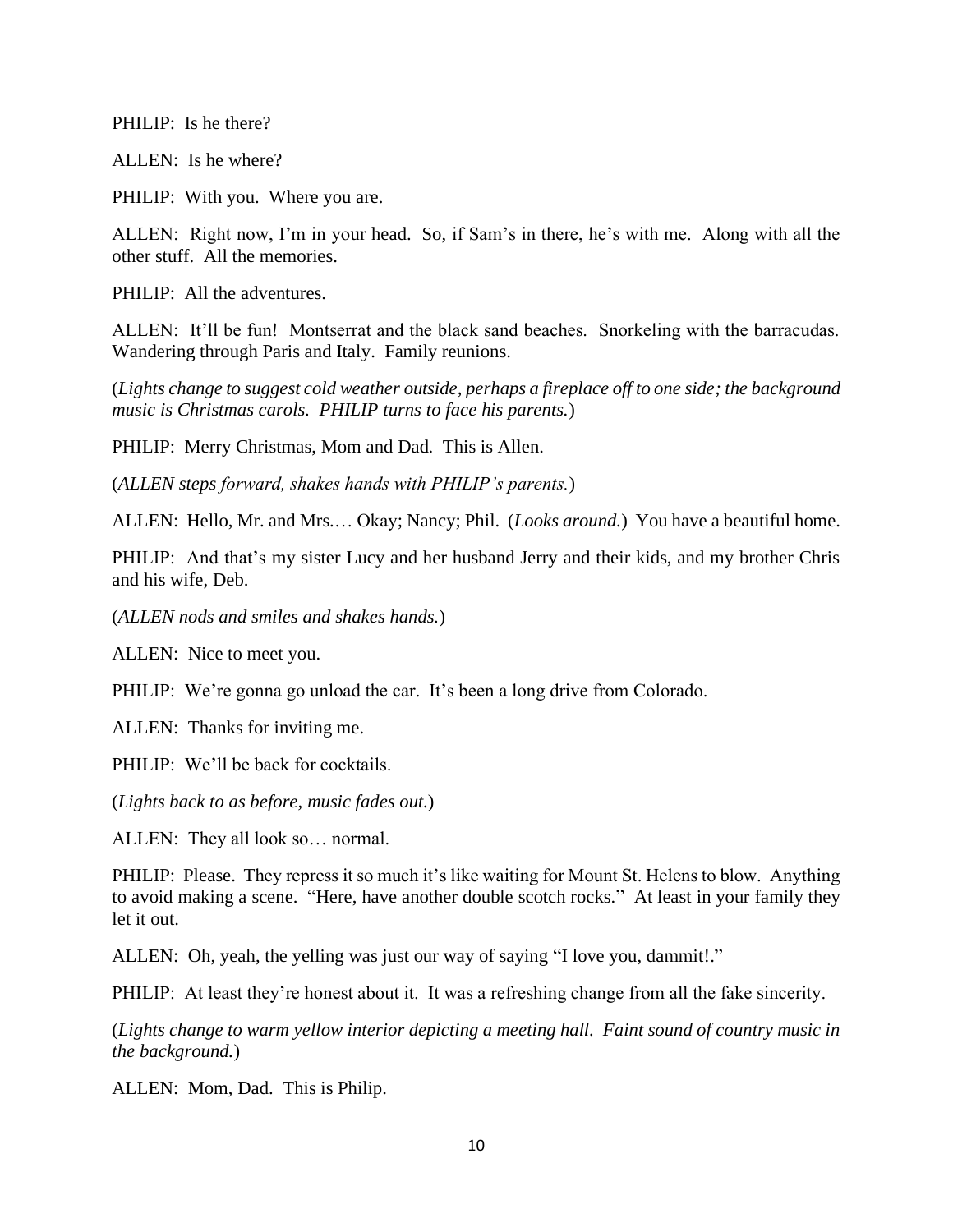*(ALLEN looks at PHILIP expectantly. PHILIP hesitates, then steps forward and shakes hands with ALLEN's parents.*)

PHILIP: It's very nice to meet you, Mr. and Mrs. Pfannenstiel [pronounced 'Fan'n'steel']… Um, yes, I'm at the university. Grad school. Theatre. Well, actually, playwriting. That's right. Uh, Ohio. Little town called Perrysburg… Two brothers, one sister… Well, right now I'm working in the food service. No, no, I don't cook. Office work… Well, I hope so… A professor. We'll see… Oh, yes, thanks, that sounds like fun. I haven't played Bingo in years.

(*Lights back to normal. Music fades out.*)

PHILIP: You remember what we did the night after I passed my doctoral defense?

ALLEN: Remind me.

PHILIP: We played Bingo at the VFW in Longmont. And when I graduated, your parents came to the commencement.

ALLEN: And your parents didn't.

PHILIP: They paid for the party.

ALLEN: Your family should have been there.

PHILIP: They were.

ALLEN: Aw… Hallmark moment! We had a lot of those.

PHILIP: Yeah, we did.

ALLEN (*turning to the audience*): Well, that about wraps it up. Thanks for coming, folks, you've been a lovely audience. Drive carefully.

(*House lights start to come up.*)

PHILIP: Hold it!

(*House lights stop coming up.*)

PHILIP: We're not done here.

ALLEN: We're not?

PHILIP: No. (*To the light booth.*) Bring the house lights back down, please.

ALLEN: Come on.

PHILIP: I mean it. (*To the light booth.*) Do it, please. Take out the house lights. Bring up the work lights.

(*House lights go back out; the stage lights go out and the harsh work lights snap on.*)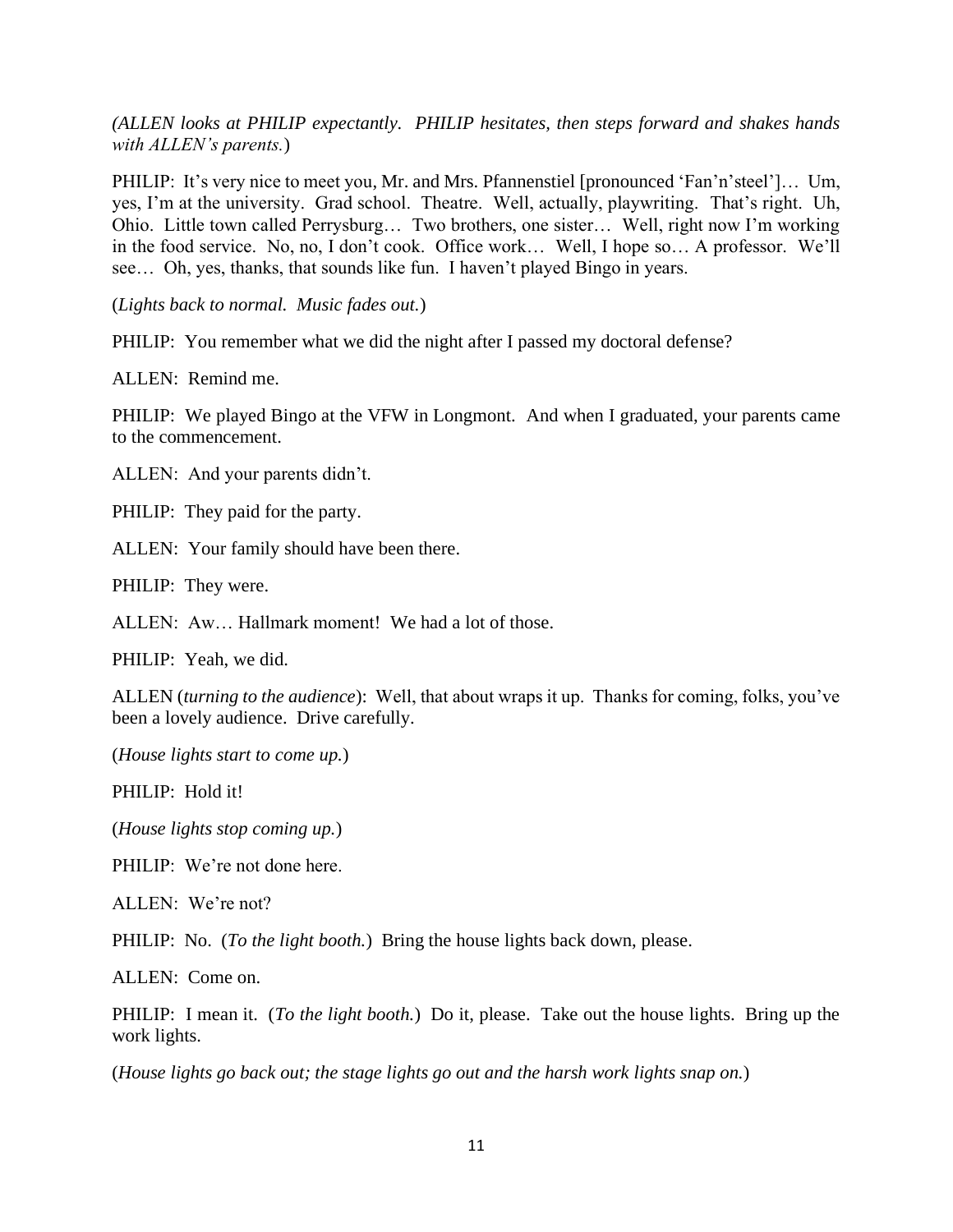PHILIP: I may not have known in the beginning. Or I may have and just denied it, not willing to believe it. But I didn't come here – and neither did you – to just remember the good times and the "adventures." We have to remember the bad along with the good and the promises we made – or at least the ones I did – if we're going to really tell the story.

ALLEN: I had to fall in love with a writer.

PHILIP: Yeah, you did. So, let's go back.

ALLEN: To when.

PHILIP: You know when.

ALLEN: The Lost Weekend.

PHILIP: The first one. October second, 1992. Petoskey. A Friday night.

(*The work lights go out and slowly the lights come up with a single light next to the tree making a spot on the floor. PHILIP walks over to the edge of the stage, out of the light. ALLEN goes to the light spot, sinks to his knees, then curls up in the fetal position. A sob is heard. PHILIP enters the light.*)

PHILIP: Hey, where's your car? It's not in the driveway. Did it break down again? (*Sees ALLEN.*) What's wrong? (*ALLEN doesn't move.*) Are you okay? (*ALLEN shakes his head.*) What happened?

ALLEN (*a soft, but almost primal cry*): I wrecked it.

PHILIP: What? Where is it? Is it totaled? Are you all right?

ALLEN: It's being towed in.

PHILIP: What happened?

ALLEN: I blew the engine.

PHILIP: How?

ALLEN: I was trying to kill myself.

(*PHILIP kneels down and pulls ALLEN to his feet. They embrace, ALLEN sobbing uncontrollably, PHILIP stunned.*)

PHILIP: Why?

ALLEN: I can't stop.

PHILIP: Can't stop… Can't stop what?

ALLEN: Drinking! It's … I can't stop. I need…

(*ALLEN cannot stop crying, clinging to PHILIP.*)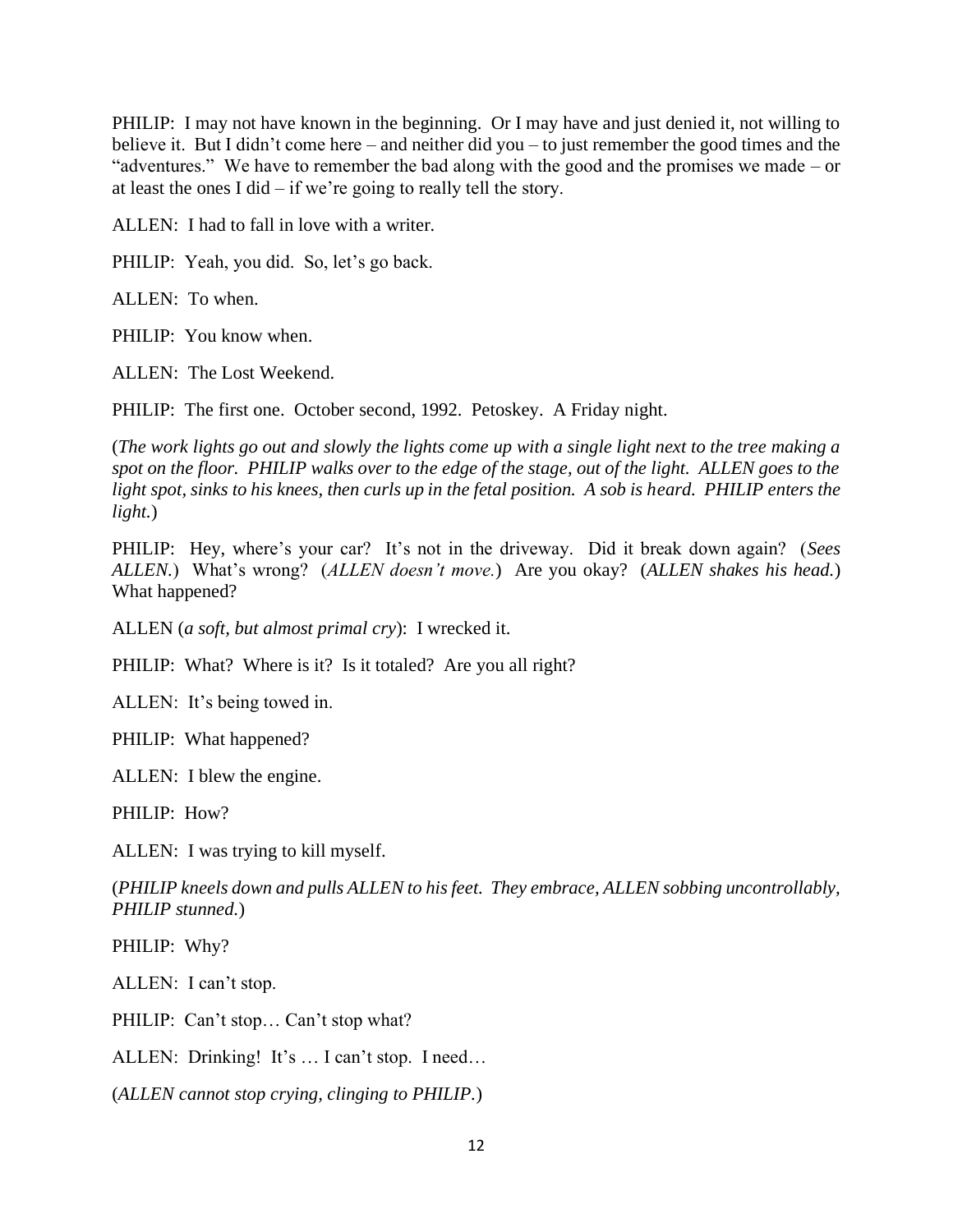PHILIP: We'll get help.

ALLEN: How?

PHILIP: I don't know. There's gotta be something...

ALLEN: I've tried!

PHILIP: Where?

ALLEN: The treatment center. They can't… I can't… we can't afford it. I'll get fired.

PHILIP: We'll call them. They have to take you. And I'll talk to your boss. We'll work something out.

(*ALLEN sinks back down to the floor, curls up, sobbing. PHILIP mimes making a phone call.*)

PHILIP: Hello, is this Munson Alcohol and Drug Treatment…? Okay, listen, my, uh, friend, he's in really bad shape; he tried to kill himself and he really needs to… I'm sorry? Say that again? You don't do intakes on the weekend? Um, look, it's not like he's coming in for a manicure; he's just tried to commit suicide in a 1963 Mercury. No, he's not injured, he blew out the engine, but he needs help now. I see. So, what do you recommend I do until Monday? Uh, yeah, I think there is at the local church, but… you're telling me to take him to an A.A. meeting? That's it? (*Sighs.*) Okay. All right. Yes. I understand. Sorry to have bothered you. (*Hangs up*.)

ALLEN: What did they say?

PHILIP: They don't do intakes on weekends. We have to wait until Monday. But if the local theatre company is gonna do a production of "One Flew Over the Cuckoo's Nest," I have the perfect candidate to play Nurse Ratched.

ALLEN: So, we wait.

PHILIP: I'll call the hotel and tell them you can't come in to work. I'll talk to your boss and see if you can get some… leave.

ALLEN: So, we wait.

PHILIP: Yeah, we wait. So, we did. I got you up to bed and you spent Saturday up there while I spent the day downstairs watching TV, and the next day we traded places, and on Monday morning I bundled you into the station wagon. I took you to Munson, checked you in, drove home, and spent the rest of the day searching the house from top to bottom for any remaining booze. Three huge trash bags of those little pint bottles of cheap vodka you picked up at the drug store. I lost count after fifty. That night I went to my first Al Anon meeting, and when I listened to the other people bare their souls, I realized that alcoholism is contagious and not only was I your enabler and codependent and all the other words that make up the wonderful world of addiction, but in my own way, I was just as much an alcoholic as you were. I just didn't drink as much.

ALLEN and PHILIP (*in unison*): God, grant me the serenity…

PHILIP: Thirty days later…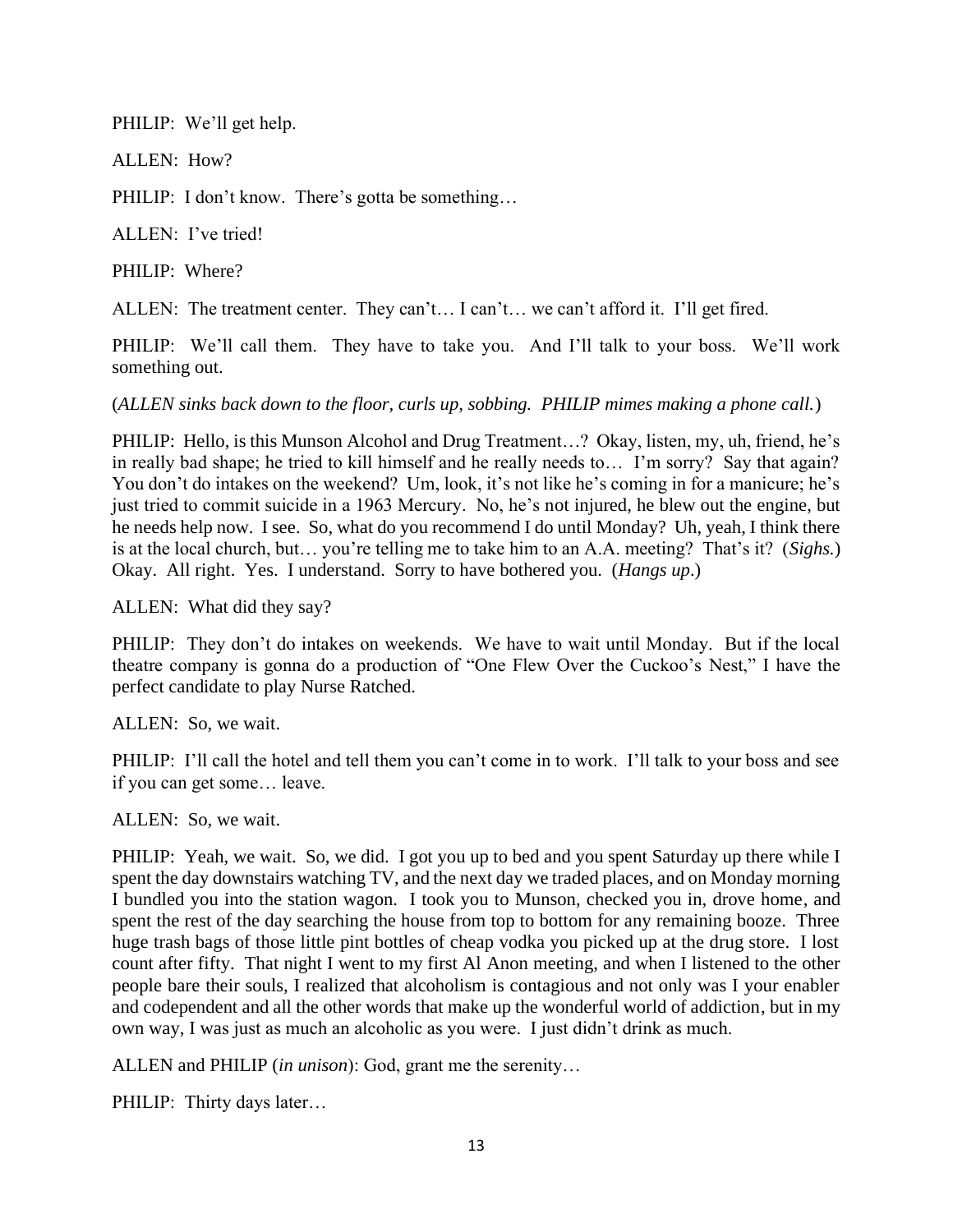ALLEN: Twenty-eight…

PHILIP: Twenty-eight days, just in time for Halloween, you came home clean and sober.

ALLEN: I still smoked.

PHILIP: Yeah, well, you can't have everything.

ALLEN: You really haven't had a drink since then?

PHILIP: That's right.

ALLEN: I'm … happy for you.

PHILIP: And you? (*ALLEN starts to speak but PHILIP stops him.*) No. Don't tell me. I don't have the right. Not now, at least.

ALLEN: I can tell you now…

PHILIP: Don't.

ALLEN: All right.

PHILIP: So, our lives went on. Three more years in Michigan, then...

ALLEN: Ole! The Land of Enchantment.

(*The lights change to brilliant bright sunshine. The background music is New Mexico mariachi.*)

PHILIP: I got a new job and we went from the land of permanent gray skies and the three seasons – winter, July, and August – to blue skies, sunshine, and chile. You got a great job in Santa Fe…

ALLEN: Fifty miles away.

PHILIP: Yes.

ALLEN: But it was a job. And we bought our first house. And we made a garden. We planted a palm tree. We bought real furniture. We took trips.

PHILIP: I thought we had everything we wanted.

ALLEN: At least you did.

PHILIP: And you didn't.

ALLEN: One thing I learned in rehab and after is that when you're an active alcoholic, the maturing process stops. When you go into recovery, it starts up again. So basically, you were married to a fifteen-year-old for the first seven years.

PHILIP: So, after another eight years, you made up for lost time. All that exploring you missed out on as an adolescent came bursting forth. And so, we had Lost Weekend 2.0.